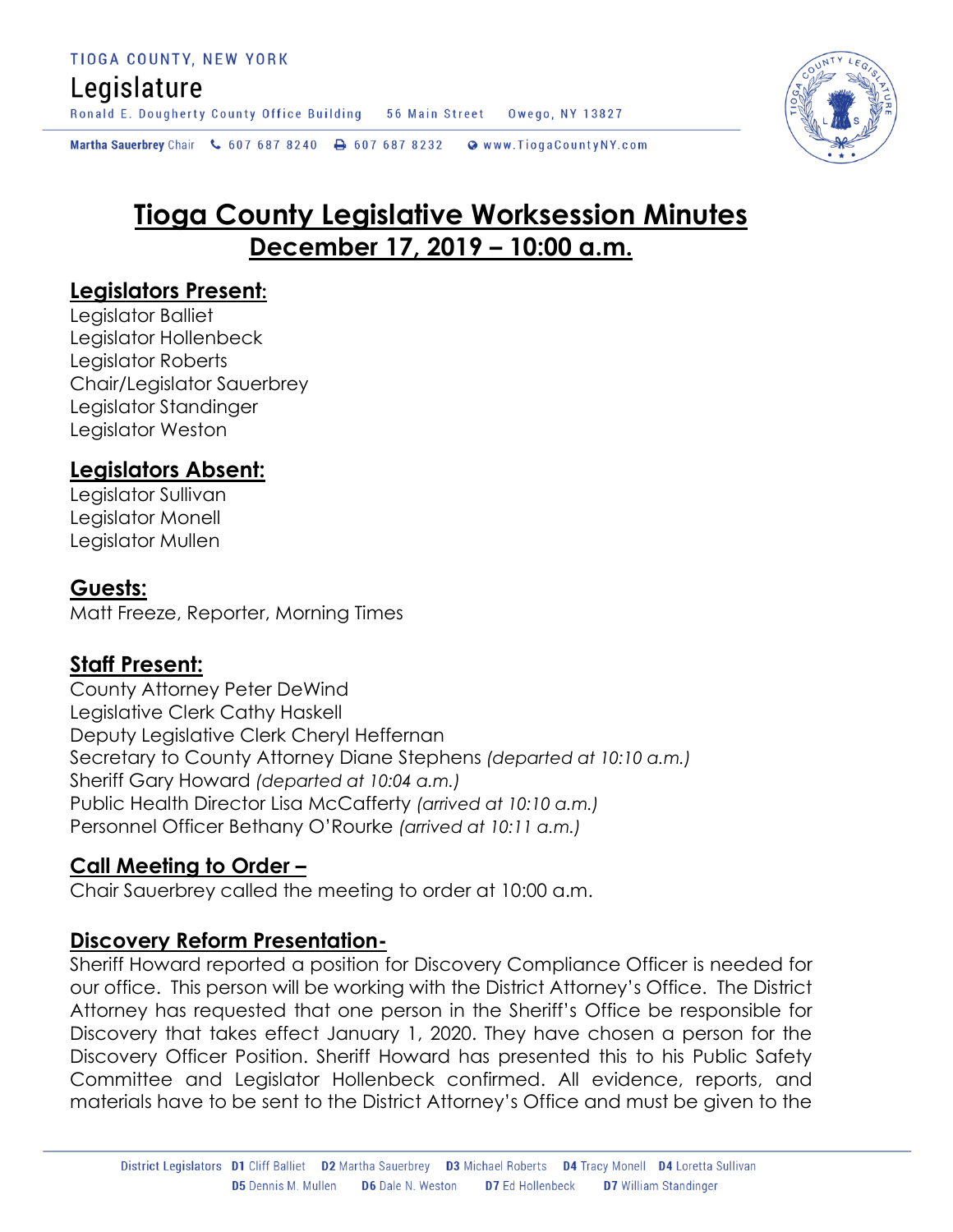



Defense Attorneys within 15 calendar days of the arrest. Sheriff Howard will present a resolution at the next Public Safety Committee Meeting.

Sheriff Howard reported CAP Court will be operational as of January 15, 2020.

# **FOIL Appeal –**

The County Attorney presented a FOIL request appeal for Legislature review and consideration.

County Attorney DeWind reviewed the video footage and recommends granting the appeal and providing the video. All Legislators were in favor of this recommendation.

Mr. DeWind will prepare a letter for Chair Sauerbrey's signature informing the individual the appeal decision is granted and the requested information was granted.

# **Organizational Meeting Agenda Review-**

Legislative Clerk Cathy Haskell reviewed the Organizational Meeting agenda for January 2, 2020 at 9:00 a.m. in the Hubbard Auditorium.

- There are three elected positions being sworn in; County Sheriff Howard, County Coroner Kline, and County Coroner Williams.
- County Clerk Andrea Klett will also be starting a new term of office, but will be sworn-in prior to this meeting by Judge Keene.
- Nominate and swear in Chair for a one-year term.
- Nominate and swear in two Deputy Chairs for a one-year term.
- Nominate Republican Majority Leader for a one-year term.
- Public Information Officer Doug Barton submitted his resignation via email. Chair Sauerbrey is willing to serve as Public Information Officer for the oneyear term, unless another Legislator is interested. Legislator Weston inquired if this was a paid position or volunteer position. This is a volunteer position.
- All eight standard resolutions were reviewed with no changes noted.
- Legislature photo will be taken by IT Staff.

# **Approval of Worksession Minutes – December 5, 2019 -**

Legislator Hollenbeck motioned to approve the December 5, 2019 Legislative Worksession minutes as written, seconded by Legislator Standinger with Legislators Balliet, Hollenbeck, Roberts, Sauerbrey, Standinger and Weston voting yes with Legislators Monell, Mullen and Sullivan being absent. Motion carried.